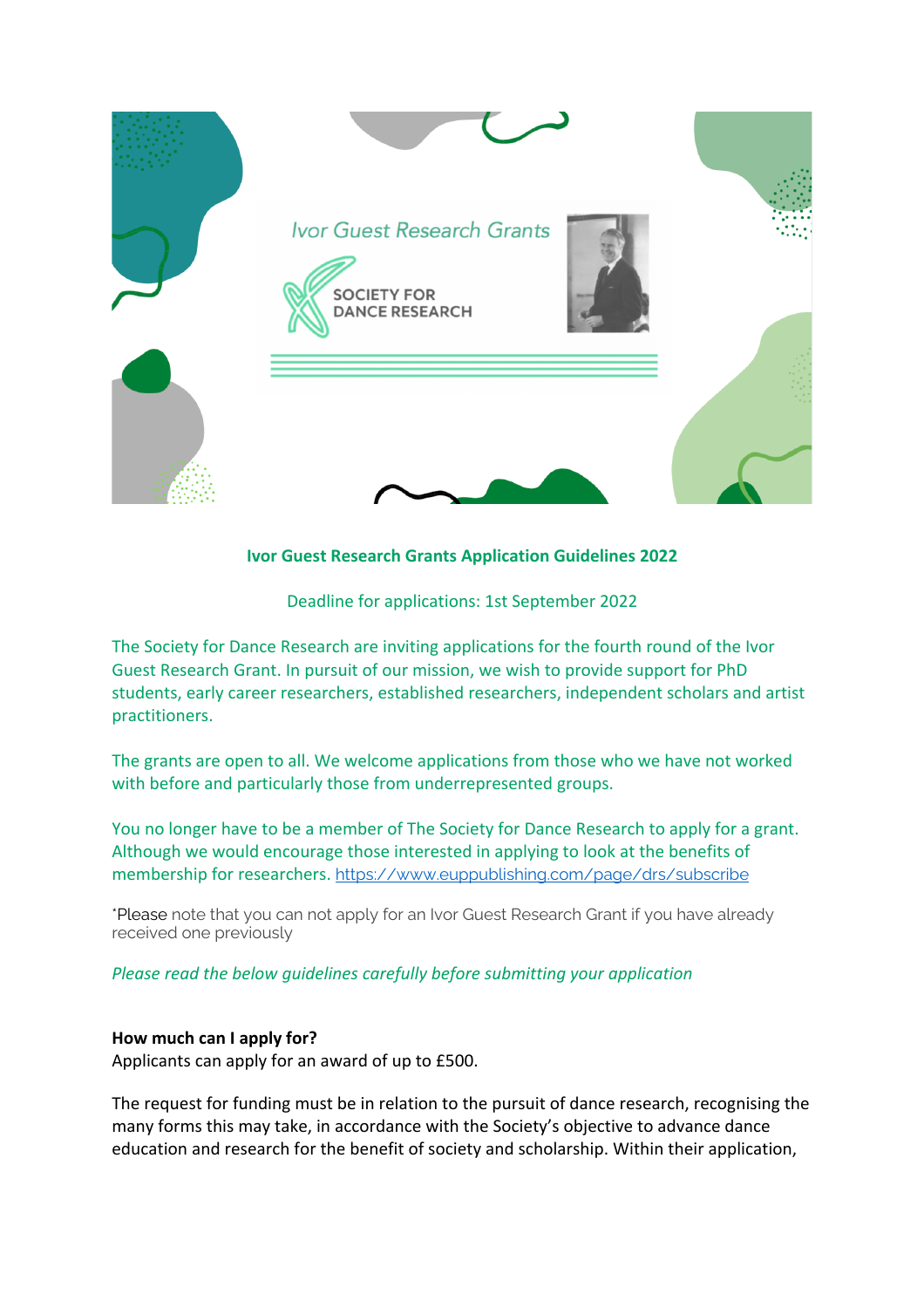the applicant should demonstrate the integrity and impact of the research proposed, complementing the remit of the Society for Dance Research.

# **The application process**

To apply for an Ivor Guest Research Grant, please complete the following application form: https://docs.google.com/forms/d/e/1FAIpQLSfIinud0Uepk9Nhyxjcwp6CFYVnUjdtUlUzYUnTt k01sR8omQ/viewform?usp=sf\_link

As part of the application, you will be asked to upload a budget, CV, and an Equal Opportunities and Monitoring Form.

The Budget Template and Equal Opportunities and Monitoring Form can be found here: http://societyfordanceresearch.org/wp/ivor-guest-research-grants/

We welcome video applications. The video application should be a recorded response to the above questions and should be no more than 5 minutes in length. Please send this via we transfer to societydanceresearch@gmail.com

The application form asks for details of the following:

– Contact details and current position

– The title of your project and a short abstract (no more than 150 words) which will be made available on the Society for Dance Research website.

A longer description of the project (no more than 500 words) to include (as applicable):

- Aims and Objectives
- Research Questions
- Background and Context
- Methodology
- Timetable

Your application will be assessed by the Society for Dance Research IGRG sub-panel and you will be notified by the Administrator of the Society for Dance Research as soon as a decision has been reached. Unfortunately, we will not be able to give feedback.

### **Planning your budget**

### **The Ivor Guest Research Grants do not support:**

- Conference organisation
- Costs associated with attendance at conferences
- Purchase of equipment (including books and journal subscriptions)
- Membership of associations

### **Staff costs**

Staff costs, if applicable, can be included in the budget and will most likely relate to fees for freelance artists and other collaborators at the industry rate.